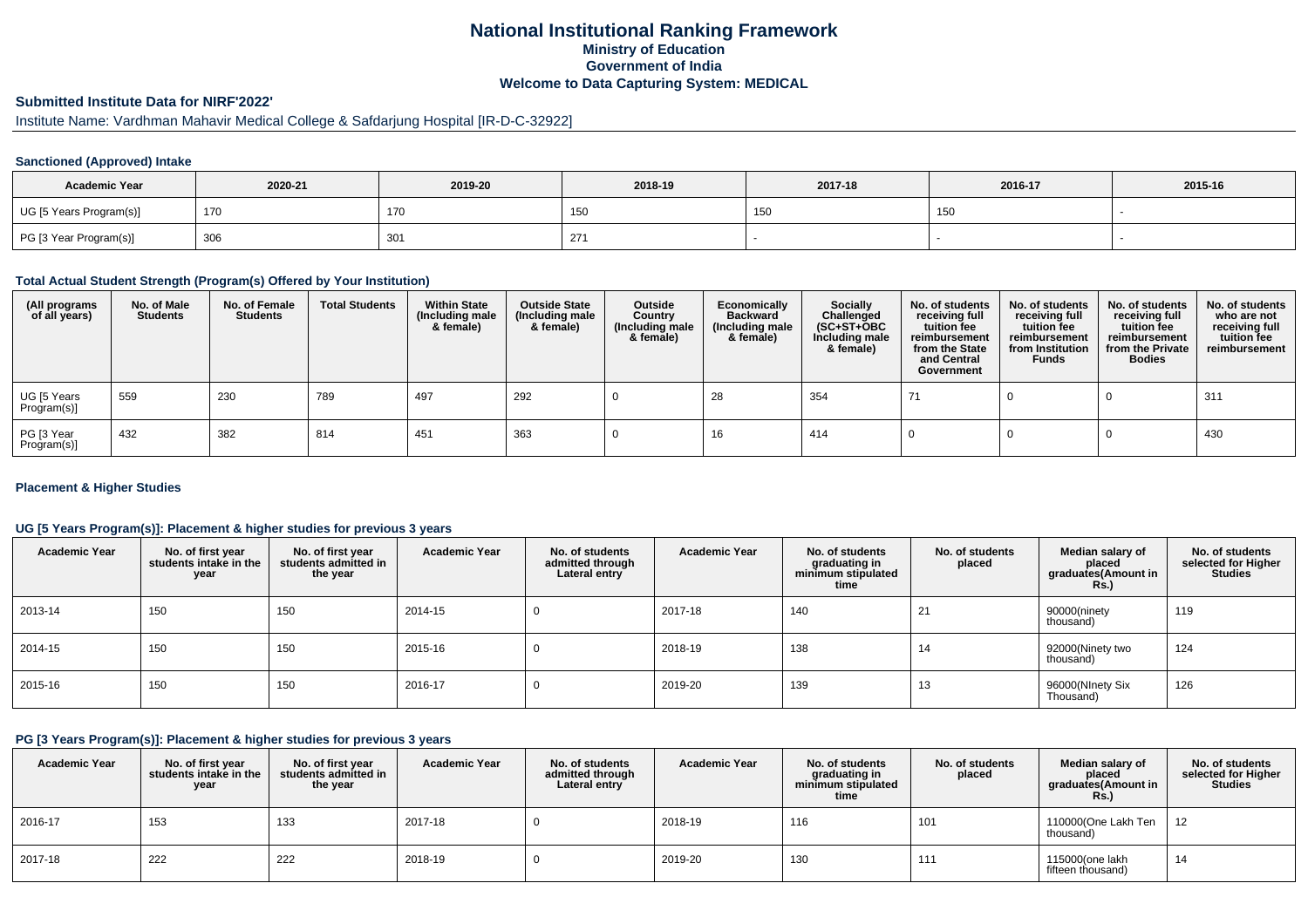| 2018-19 | 271<br>، م | ںے | 2019-20 |  | 2020-21 | 229 | ZU. | 000(One Lakh<br>יש∠ו<br>Thousand<br>Twentv |  |
|---------|------------|----|---------|--|---------|-----|-----|--------------------------------------------|--|
|---------|------------|----|---------|--|---------|-----|-----|--------------------------------------------|--|

# **Ph.D Student Details(Including Integrated Ph.D/MD/MS/DNB)**

| Ph.D (Student pursuing doctoral program till 2020-21 Students admitted in the academic year 2020-21 should not be entered here.) |                                                                                                                                  |                                                                 |         |  |  |
|----------------------------------------------------------------------------------------------------------------------------------|----------------------------------------------------------------------------------------------------------------------------------|-----------------------------------------------------------------|---------|--|--|
|                                                                                                                                  |                                                                                                                                  | <b>Total Students</b>                                           |         |  |  |
| Full Time                                                                                                                        |                                                                                                                                  | 3                                                               |         |  |  |
| Part Time                                                                                                                        |                                                                                                                                  | 3                                                               |         |  |  |
|                                                                                                                                  | No. of Ph.D students graduated (including Integrated Ph.D)                                                                       |                                                                 |         |  |  |
|                                                                                                                                  | 2020-21                                                                                                                          | 2019-20                                                         | 2018-19 |  |  |
| Full Time                                                                                                                        | $\Omega$                                                                                                                         | $\overline{2}$                                                  | -5      |  |  |
| Part Time                                                                                                                        |                                                                                                                                  |                                                                 | 3       |  |  |
|                                                                                                                                  |                                                                                                                                  | No. of students Graduating in Super Speciality program (DM/MCH) |         |  |  |
| 2020-21                                                                                                                          | 2019-20                                                                                                                          | 2018-19                                                         |         |  |  |
| 21                                                                                                                               | 22                                                                                                                               | 22                                                              |         |  |  |
|                                                                                                                                  | PG (Student pursuing MD/MS/DNB program till 2020-21 Students admitted in the academic year 2021 - 22 should not be entered here) |                                                                 |         |  |  |
| Number of students pursuing PG (MD/MS/DNB) program<br>823                                                                        |                                                                                                                                  |                                                                 |         |  |  |
| No. of students Graduating in PG (MD/MS/DNB) program                                                                             |                                                                                                                                  |                                                                 |         |  |  |
| 2020-21                                                                                                                          | 2019-20                                                                                                                          | 2018-19                                                         |         |  |  |
| 220                                                                                                                              | 129                                                                                                                              | 116                                                             |         |  |  |

### **Financial Resources: Utilised Amount for the Capital expenditure for previous 3 years**

| <b>Academic Year</b>                                                                                 | 2020-21                                                                                  | 2019-20                                                                  | 2018-19                                                                      |  |  |  |  |
|------------------------------------------------------------------------------------------------------|------------------------------------------------------------------------------------------|--------------------------------------------------------------------------|------------------------------------------------------------------------------|--|--|--|--|
|                                                                                                      | <b>Utilised Amount</b>                                                                   | <b>Utilised Amount</b>                                                   | <b>Utilised Amount</b>                                                       |  |  |  |  |
| Annual Capital Expenditure on Academic Activities and Resources (excluding expenditure on buildings) |                                                                                          |                                                                          |                                                                              |  |  |  |  |
| Library                                                                                              | 25665776 (Two crore fifty six lakh sixty five thousand seven<br>hundred seventy six)     | 26000000 (Two crore sixty lakh)                                          | 16223076 (Tne crore sixty two lakh twenty three thousand<br>seventy six)     |  |  |  |  |
| New Equipment for Laboratories                                                                       | 160627837 (Sixteen Crore sixty lakh twenty seven thousand<br>eight hundred thirty seven) | 66100000 (Six Crore Sixty One Lakh)                                      | 41200000 (Four Crore Twenty Lakh)                                            |  |  |  |  |
| Other expenditure on creation of Capital Assets (excluding<br>expenditure on Land and Building)      | 2001500000 (Two hundred crore fifteen lakh)                                              | 1831205000 (One hundred eighty three crore twelve lakh five<br>thousand) | 1616780000 (One hundred sixty one crore sixty seven lakh<br>eighty thousand) |  |  |  |  |

### **Financial Resources: Utilised Amount for the Operational expenditure for previous 3 years**

| <b>Academic Year</b>                       | 2020-21                                                                        | 2019-20                                                    | 2018-19                                                                            |
|--------------------------------------------|--------------------------------------------------------------------------------|------------------------------------------------------------|------------------------------------------------------------------------------------|
|                                            | <b>Utilised Amount</b>                                                         | <b>Utilised Amount</b>                                     | <b>Utilised Amount</b>                                                             |
|                                            |                                                                                | <b>Annual Operational Expenditure</b>                      |                                                                                    |
| Salaries (Teaching and Non Teaching staff) | 7417290000 (Seven hundred forty one crore seventy two lakh<br>ninety thousand) | 6245900000 (Six hundred twenty four crore fifty nine lakh) | 5624894000 (Five hundred sixty two crore forty eight lakh<br>ninety four thousand) |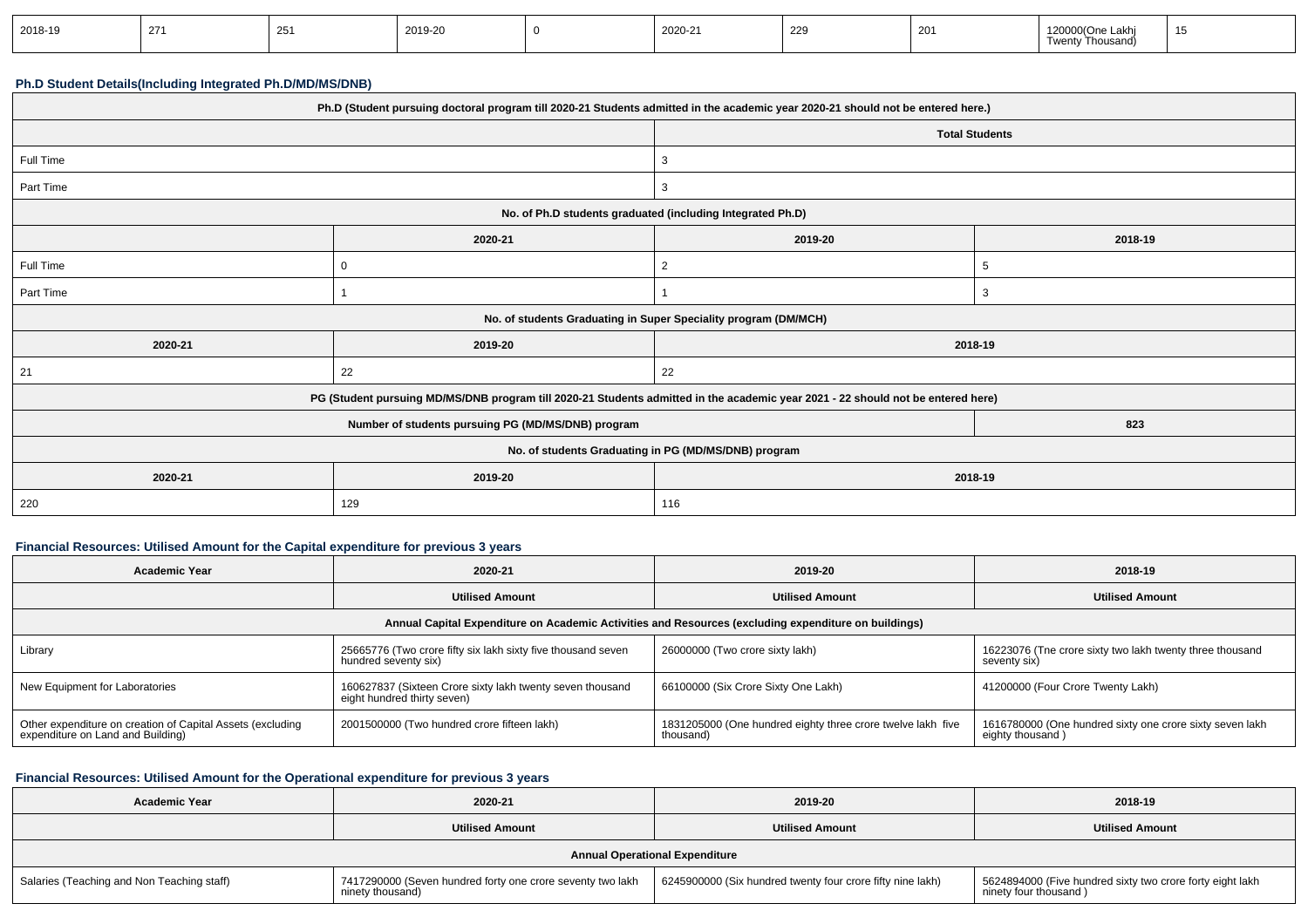| Maintenance of Academic Infrastructure or consumables and<br>other running expenditures (excluding maintenance of hostels<br>and allied services, rent of the building, depreciation cost, etc) | 4224319000 (Four hundred twenty two crore forty three lakh<br>ninety thousand) | 3550197000 (Three hundred fifty five crore one lakh ninety<br>seven thousand) | 2765363000 (Two hundred seventy six crore fifty three lakh<br>sixty three thousand) |
|-------------------------------------------------------------------------------------------------------------------------------------------------------------------------------------------------|--------------------------------------------------------------------------------|-------------------------------------------------------------------------------|-------------------------------------------------------------------------------------|
| Seminars/Conferences/Workshops                                                                                                                                                                  | 3100000 (Thirty One Lakh)                                                      | 3000000 (Thirty lakh)                                                         | 6350000 (Sixty three lakh fifty thousand)                                           |

#### **IPR**

| Calendar year            | 2020 | 2019 | 2018 |
|--------------------------|------|------|------|
| No. of Patents Published |      |      |      |
| No. of Patents Granted   |      |      |      |

# **Sponsored Research Details**

| <b>Financial Year</b>                    | 2020-21                      | 2019-20     | 2018-19   |
|------------------------------------------|------------------------------|-------------|-----------|
| Total no. of Sponsored Projects          |                              | 10          | -23       |
| Total no. of Funding Agencies            |                              | 13          |           |
| Total Amount Received (Amount in Rupees) | 32500000                     | 30000000    | 60000000  |
| Amount Received in Words                 | Three Crore twenty five lakh | three crore | six crore |

### **OPD Attendance & Bed Occupancy**

| 1. Average OPD attendance in the calendar year 2020. | 5658 |
|------------------------------------------------------|------|
| 2. Average Bed Occupancy in the calendar year 2020.  |      |
| a. Number of beds in the hospital.                   | 2873 |
| b. Average occupancy per day.                        | 2800 |

# **PCS Facilities: Facilities of physically challenged students**

| 1. Do your institution buildings have Lifts/Ramps?                                                                                                         | Yes, more than 80% of the buildings |
|------------------------------------------------------------------------------------------------------------------------------------------------------------|-------------------------------------|
| 2. Do your institution have provision for walking aids, including wheelchairs and transportation from one building to another for<br>handicapped students? | Yes                                 |
| 3. Do your institution buildings have specially designed toilets for handicapped students?                                                                 | Yes, more than 80% of the buildings |

# **Faculty Details**

| Srno | Name                          | Age | Designation                | Gender | Qualification    | <b>Experience (In</b><br>Months) | <b>Currently working</b><br>with institution? | <b>Joining Date</b> | <b>Leaving Date</b> | <b>Association type</b> |
|------|-------------------------------|-----|----------------------------|--------|------------------|----------------------------------|-----------------------------------------------|---------------------|---------------------|-------------------------|
|      | DR AABHA DIVYA                | 36  | <b>Assistant Professor</b> | Female | M.Ch(Chirurgiae) | 86                               | Yes                                           | 03-05-2017          | $-$                 | Regular                 |
| 2    | DR AJAY                       | 44  | Associate Professor        | Male   | M.S              | 76                               | Yes                                           | 19-02-2015          | $- -$               | Regular                 |
| 3    | DR AJIT KUMAR<br><b>PADHY</b> | 47  | <b>Assistant Professor</b> | Male   | M.Ch(Chirurgiae) | 48                               | Yes                                           | 29-06-2017          | $- -$               | Regular                 |
| 4    | DR AKHILESH<br>MISHRA         | 42  | <b>Assistant Professor</b> | Male   | M.D              | 69                               | Yes                                           | 17-09-2015          | $\sim$              | Regular                 |
| 5    | DR AMIT DAGAR                 | 40  | <b>Assistant Professor</b> | Male   | M.Ch(Chirurgiae) | 49                               | Yes                                           | 09-05-2017          | $-$                 | Regular                 |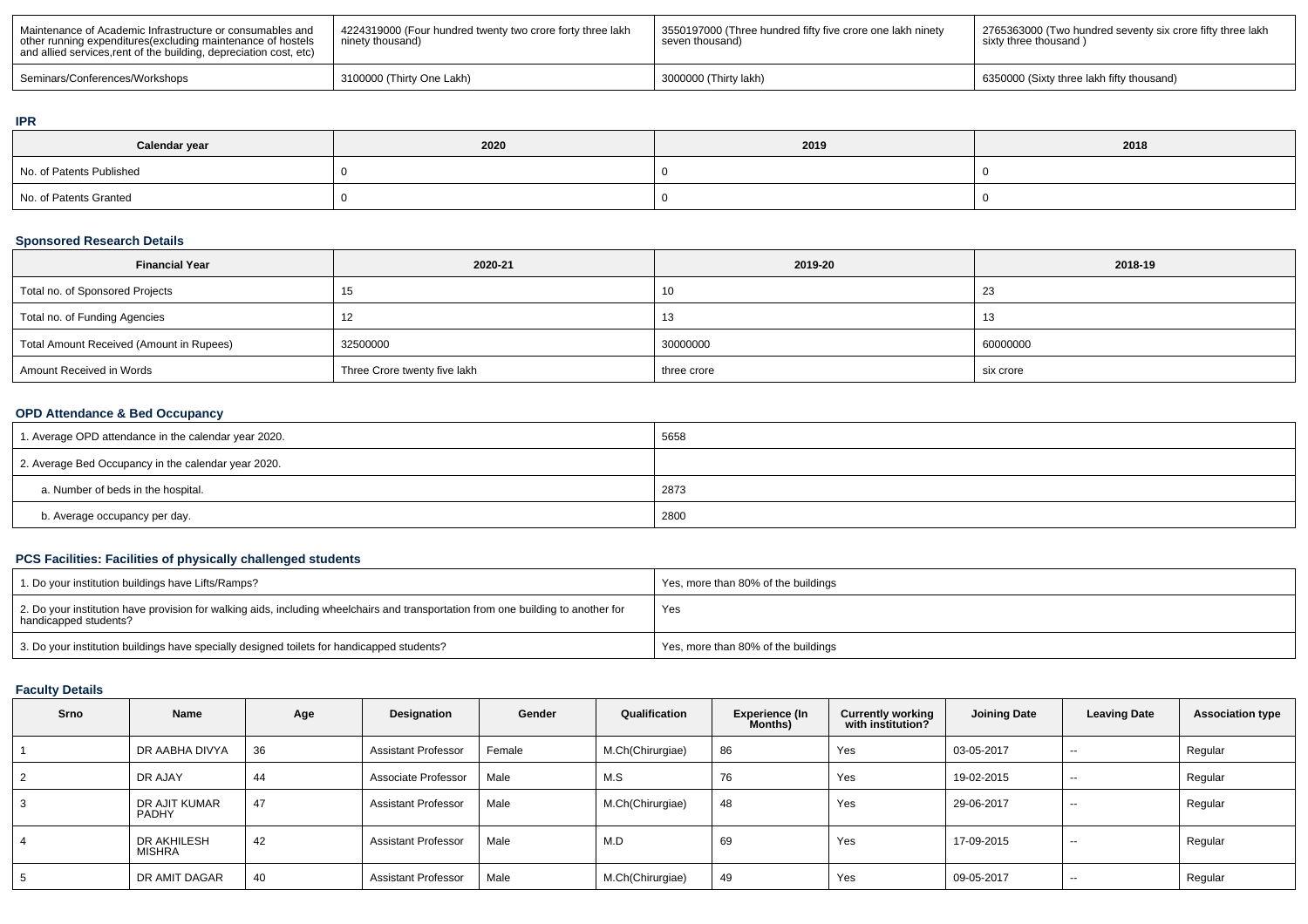| 6              | DR AMIT KUMAR<br><b>JADHAV</b>      | 39 | <b>Assistant Professor</b> | Male   | M.Ch(Chirurgiae) | 52  | Yes | 13-02-2017 | $\overline{\phantom{a}}$ | Regular |
|----------------|-------------------------------------|----|----------------------------|--------|------------------|-----|-----|------------|--------------------------|---------|
| $\overline{7}$ | DR AMIT KUMAR<br><b>SHARMA</b>      | 39 | Associate Professor        | Male   | M.D              | 82  | Yes | 04-08-2014 | $\overline{\phantom{a}}$ | Regular |
| 8              | DR AMIT KUMAR<br>YADAV              | 41 | Associate Professor        | Male   | M.D              | 116 | Yes | 21-10-2011 | ⊷.                       | Regular |
| 9              | DR AMITA YADAV                      | 40 | Associate Professor        | Female | M.D              | 118 | Yes | 05-03-2016 | ⊷.                       | Regular |
| 10             | DR AMITABH                          | 39 | <b>Assistant Professor</b> | Male   | M.D              | 52  | Yes | 27-02-2017 | --                       | Regular |
| 11             | DR ANITA<br><b>KHOKHAR</b>          | 50 | Professor                  | Female | M.D              | 218 | Yes | 30-04-2003 | --                       | Regular |
| 12             | DR ANITA RANI                       | 50 | Professor                  | Female | M.D              | 198 | Yes | 20-12-2004 | $\overline{\phantom{a}}$ | Regular |
| 13             | DR ANITA VERMA                      | 51 | Professor                  | Female | M.D              | 216 | Yes | 31-12-2007 | $\overline{\phantom{a}}$ | Regular |
| 14             | DR ANITA YADAV                      | 40 | <b>Assistant Professor</b> | Female | M.D              | 51  | Yes | 29-03-2017 |                          | Regular |
| 15             | DR ANKIT GOYAL                      | 41 | Associate Professor        | Male   | M.S              | 76  | Yes | 12-02-2015 | $\overline{\phantom{a}}$ | Regular |
| 16             | DR ANKIT JAIN                       | 35 | <b>Assistant Professor</b> | Male   | DM(Medicine)     | 49  | Yes | 01-05-2017 | $\overline{\phantom{a}}$ | Regular |
| 17             | DR ANKUR<br><b>WADHWA</b>           | 37 | <b>Assistant Professor</b> | Male   | DM(Medicine)     | 49  | Yes | 04-05-2017 | ⊷.                       | Regular |
| 18             | DR ANWAR<br><b>HUSSAIN ANSARI</b>   | 49 | Associate Professor        | Male   | DM(Medicine)     | 238 | Yes | 16-08-2014 | --                       | Regular |
| 19             | <b>DR ARCHANA</b><br><b>KASHYAP</b> | 39 | <b>Assistant Professor</b> | Female | M.D              | 53  | Yes | 28-08-2014 | --                       | Regular |
| 20             | DR ARCHANA<br><b>KUMARI</b>         | 39 | <b>Assistant Professor</b> | Female | M.S              | 70  | Yes | 21-08-2015 | --                       | Regular |
| 21             | DR ARCHANA<br><b>MISHRA</b>         | 43 | Associate Professor        | Female | M.S              | 82  | Yes | 23-08-2014 | --                       | Regular |
| 22             | DR ARUSHI GUPTA                     | 39 | <b>Assistant Professor</b> | Female | M.D              | 68  | Yes | 15-10-2015 | -−                       | Regular |
| 23             | DR ASHISH<br><b>RASTOGI</b>         | 39 | <b>Assistant Professor</b> | Male   | M.S              | 54  | Yes | 09-12-2016 | $\overline{\phantom{a}}$ | Regular |
| 24             | DR ATUL SAREEN                      | 42 | <b>Assistant Professor</b> | Male   | M.S              | 55  | Yes | 01-11-2016 | --                       | Regular |
| 25             | DR B SRINIVAS                       | 49 | Professor                  | Male   | M.D              | 180 | Yes | 21-06-2006 | --                       | Regular |
| 26             | DR BALWINDER<br><b>SINGH</b>        | 62 | Professor                  | Male   | M.D              | 350 | Yes | 02-03-2007 | --                       | Regular |
| 27             | DR BINDUSAR<br>KALIIA               | 41 | Associate Professor        | Male   | M.D              | 81  | Yes | 05-09-2014 | --                       | Regular |
| 28             | DR CHARANJEET<br>KAUR               | 52 | Professor                  | Female | M.D              | 200 | Yes | 15-10-2004 | -−                       | Regular |
| 29             | DR CHINTAMANI<br><b>PATHAK</b>      | 48 | Associate Professor        | Male   | M.D              | 62  | Yes | 12-04-2016 | Ξ.                       | Regular |
| 30             | DR DEEPAK<br><b>KUMAR SHARMA</b>    | 46 | Associate Professor        | Male   | M.S              | 78  | Yes | 05-12-2014 | Ξ.                       | Regular |
| 31             | DR DEEPTI SAIGAL                    | 39 | <b>Assistant Professor</b> | Female | M.S              | 67  | Yes | 09-11-2015 | Ξ.                       | Regular |
| 32             | DR DIPANKAR<br>SINGH MANKOLIA       | 35 | <b>Assistant Professor</b> | Male   | M.Ch(Chirurgiae) | 49  | Yes | 09-05-2017 | $\sim$                   | Regular |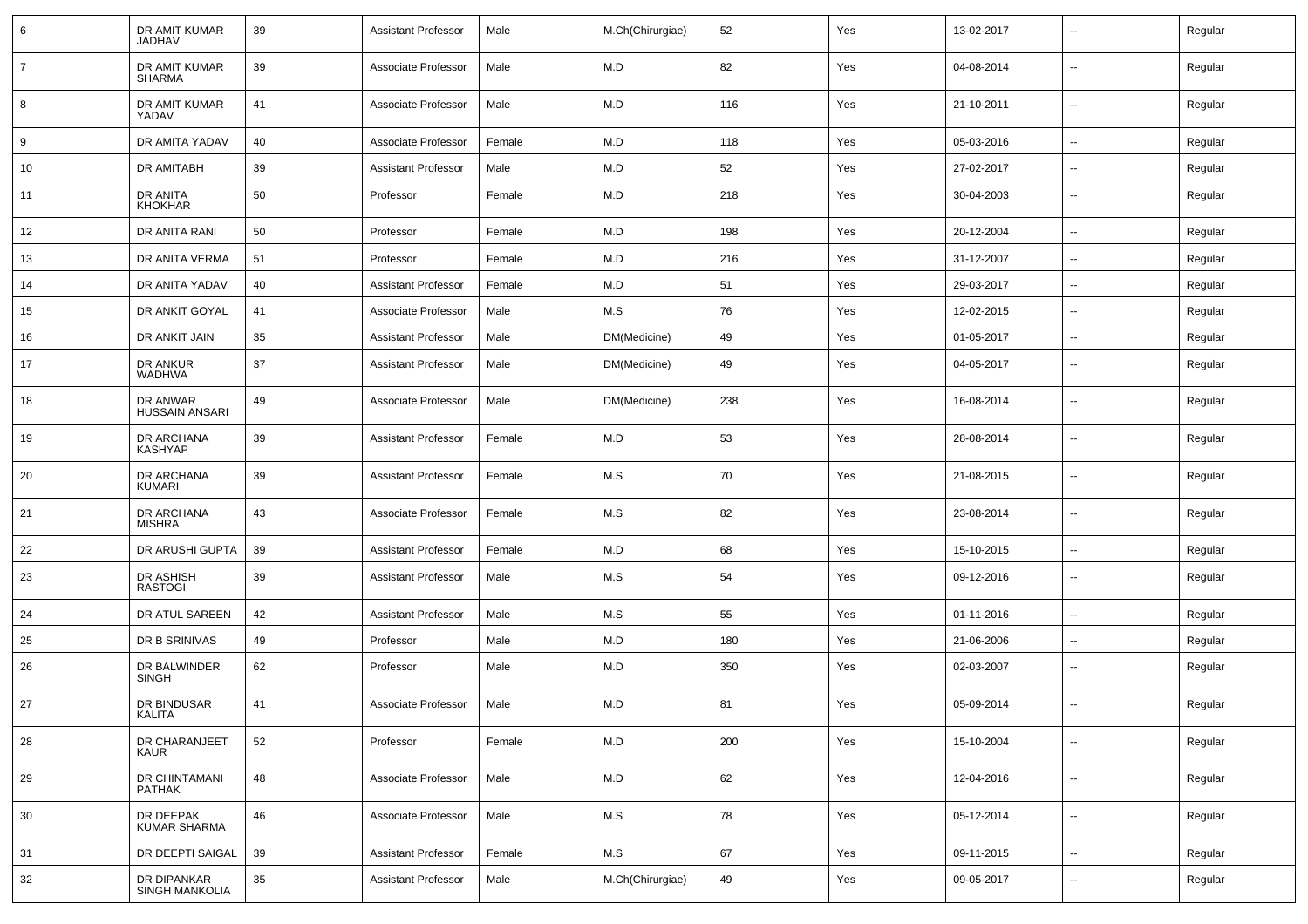| 33 | DR DIVYA PANDEY                        | 40 | <b>Assistant Professor</b> | Female | M.S              | 70  | Yes | 21-08-2015 | $\sim$                   | Regular |
|----|----------------------------------------|----|----------------------------|--------|------------------|-----|-----|------------|--------------------------|---------|
| 34 | DR G A SUNIL<br><b>KUMAR SHARMA</b>    | 49 | Professor                  | Male   | M.D              | 169 | Yes | 26-05-2007 | $\overline{\phantom{a}}$ | Regular |
| 35 | DR GARIMA<br><b>KAPOOR</b>             | 42 | Associate Professor        | Female | M.S              | 88  | Yes | 04-02-2014 | $\overline{\phantom{a}}$ | Regular |
| 36 | DR GAURV VINOD<br>JAIN                 | 51 | Professor                  | Male   | M.D              | 197 | Yes | 08-01-2005 | $\overline{\phantom{a}}$ | Regular |
| 37 | DR GEETA<br><b>SHRIKAR</b><br>PARDESHI | 48 | Professor                  | Female | M.D              | 100 | Yes | 12-06-2015 | --                       | Regular |
| 38 | DR GEETA YADAV                         | 46 | Professor                  | Female | M.D              | 144 | Yes | 25-01-2011 | ⊷.                       | Regular |
| 39 | DR GEETIKA<br>KHANNA                   | 53 | Professor                  | Female | M.D              | 241 | Yes | 31-05-2001 | --                       | Regular |
| 40 | DR GUPTA K<br><b>GAURAV</b>            | 41 | <b>Assistant Professor</b> | Male   | M.Ch(Chirurgiae) | 71  | Yes | 01-03-2016 | $\overline{\phantom{a}}$ | Regular |
| 41 | DR HIMANI<br>AHLUWALIA                 | 53 | Professor                  | Female | M.D              | 237 | Yes | 07-04-2012 | $\overline{\phantom{a}}$ | Regular |
| 42 | DR HIMANSHU<br><b>GUPTA</b>            | 38 | Associate Professor        | Male   | M.S              | 76  | Yes | 12-02-2015 | $\overline{\phantom{a}}$ | Regular |
| 43 | DR HIMANSHU<br>KATARIA                 | 60 | Professor                  | Male   | M.S              | 254 | Yes | 08-04-2015 | --                       | Regular |
| 44 | DR HITENDRA<br><b>KUMAR LOH</b>        | 52 | Professor                  | Male   | M.D              | 190 | Yes | 24-08-2005 | $\overline{a}$           | Regular |
| 45 | DR INDU<br><b>BHUSHAN DUBEY</b>        | 40 | <b>Assistant Professor</b> | Male   | M.S              | 52  | Yes | 23-02-2017 | $\overline{\phantom{a}}$ | Regular |
| 46 | DR ISHA PREET<br><b>TULI</b>           | 44 | Associate Professor        | Female | M.S              | 82  | Yes | 14-06-2016 | --                       | Regular |
| 47 | DR ISHA SAINI                          | 37 | <b>Assistant Professor</b> | Female | M.D              | 52  | Yes | 23-02-2017 | $\overline{\phantom{a}}$ | Regular |
| 48 | DR JASBIR KAUR                         | 46 | Associate Professor        | Female | M.D              | 82  | Yes | 11-08-2014 | $\overline{\phantom{a}}$ | Regular |
| 49 | DR JASPREET<br>KAUR                    | 41 | Professor                  | Female | M.D              | 83  | Yes | 01-11-2014 | --                       | Regular |
| 50 | DR JATIN<br>PRAKASH                    | 37 | <b>Assistant Professor</b> | Male   | M.S              | 55  | Yes | 04-11-2016 | --                       | Regular |
| 51 | DR JUGAL<br><b>KISHORE</b>             | 54 | Professor                  | Male   | M.D              | 247 | Yes | 02-05-2015 | -−                       | Regular |
| 52 | DR JYOTI ARORA                         | 52 | Professor                  | Female | M.D              | 190 | Yes | 05-08-2005 | --                       | Regular |
| 53 | DR KAMLESH<br>GARG                     | 44 | Associate Professor        | Female | M.D              | 83  | Yes | 01-07-2014 | Ξ.                       | Regular |
| 54 | DR KANIKA<br><b>KAPOOR</b>             | 37 | <b>Assistant Professor</b> | Female | M.D              | 48  | Yes | 23-06-2017 | н.                       | Regular |
| 55 | DR KHAGESHWAR<br><b>MAHATO</b>         | 38 | <b>Assistant Professor</b> | Male   | M.D              | 47  | Yes | 21-07-2017 | $\sim$                   | Regular |
| 56 | DR KHUSHWANT<br><b>POPLI</b>           | 39 | <b>Assistant Professor</b> | Male   | M.Ch(Chirurgiae) | 49  | Yes | 18-05-2017 | Ξ.                       | Regular |
| 57 | DR M K WAHI                            | 59 | Professor                  | Male   | M.D              | 197 | Yes | 05-01-2005 | $\sim$                   | Regular |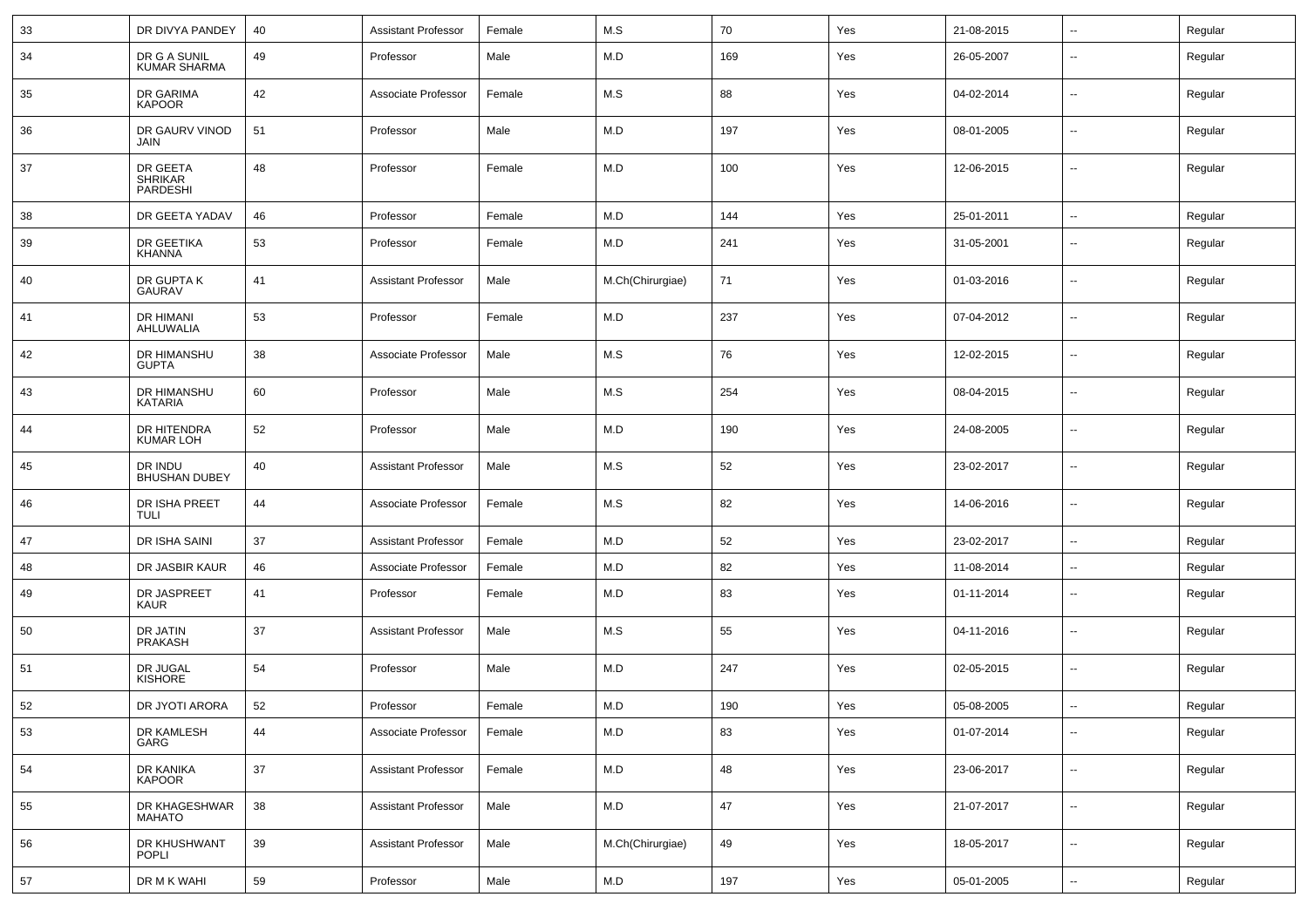| 58 | DR MAHENDRA<br>AMBADASJI<br><b>KATHOLE</b> | 41 | Associate Professor        | Male   | M.D              | 80  | Yes | 13-10-2014 | $\sim$                   | Regular |
|----|--------------------------------------------|----|----------------------------|--------|------------------|-----|-----|------------|--------------------------|---------|
| 59 | DR MAHENDRA<br><b>KUMAR</b>                | 42 | <b>Assistant Professor</b> | Male   | DM(Medicine)     | 57  | Yes | 05-09-2016 | $\overline{\phantom{a}}$ | Regular |
| 60 | DR MAMTA<br><b>PANWAR</b>                  | 45 | <b>Assistant Professor</b> | Female | M.D              | 68  | Yes | 08-10-2015 | $\overline{\phantom{a}}$ | Regular |
| 61 | DR MANGALA<br>KOHLI                        | 64 | Professor                  | Female | M.D              | 243 | Yes | 16-12-2016 | $\overline{\phantom{a}}$ | Regular |
| 62 | <b>DR MANISH</b><br><b>KUMATH</b>          | 46 | Professor                  | Male   | M.D              | 151 | Yes | 11-11-2008 | $\sim$                   | Regular |
| 63 | <b>DR MANISH</b><br>RAWAT                  | 42 | <b>Assistant Professor</b> | Male   | M.Ch(Chirurgiae) | 60  | Yes | 21-06-2016 | $\overline{\phantom{a}}$ | Regular |
| 64 | DR MANISHA JAIN                            | 44 | <b>Assistant Professor</b> | Female | M.D              | 68  | Yes | 29-10-2015 | $\sim$                   | Regular |
| 65 | DR MANJU GUPTA                             | 55 | <b>Assistant Professor</b> | Female | M.Ch(Chirurgiae) | 307 | Yes | 17-04-2008 | $\sim$                   | Regular |
| 66 | DR MANPREET<br>KAUR                        | 36 | <b>Assistant Professor</b> | Female | M.D              | 47  | Yes | 12-07-2017 | $\overline{\phantom{a}}$ | Regular |
| 67 | DR MANUSHRI<br><b>GUPTA</b>                | 41 | <b>Assistant Professor</b> | Male   | M.D              | 56  | Yes | 01-10-2016 | --                       | Regular |
| 68 | DR MEENAKSHI<br><b>BHATT</b>               | 42 | <b>Assistant Professor</b> | Female | M.D              | 48  | Yes | 14-06-2017 | $\overline{\phantom{a}}$ | Regular |
| 69 | DR MEENAKSHI<br><b>CHASWAL</b>             | 53 | Professor                  | Female | M.D              | 199 | Yes | 19-11-2004 | $\overline{\phantom{a}}$ | Regular |
| 70 | DR MEGHA ARORA                             | 39 | Associate Professor        | Female | M.D              | 77  | Yes | 14-01-2015 | $\overline{\phantom{a}}$ | Regular |
| 71 | DR MEGHA<br><b>TANDON</b>                  | 37 | <b>Assistant Professor</b> | Female | M.S              | 62  | Yes | 01-04-2016 | $\sim$                   | Regular |
| 72 | DR MEGHRAJ<br><b>KUNDAN</b>                | 40 | <b>Assistant Professor</b> | Male   | M.S              | 61  | Yes | 30-05-2016 | $\sim$                   | Regular |
| 73 | DR MOHIT GUPTA                             | 39 | Associate Professor        | Male   | M.D              | 87  | Yes | 19-03-2014 | $\sim$                   | Regular |
| 74 | DR MONIKA<br><b>GUPTA</b>                  | 43 | <b>Assistant Professor</b> | Female | M.S              | 76  | Yes | 27-02-2015 | $\overline{\phantom{a}}$ | Regular |
| 75 | DR NALINI TOLIA                            | 39 | <b>Assistant Professor</b> | Female | M.S              | 74  | Yes | 07-07-2015 | $\overline{\phantom{a}}$ | Regular |
| 76 | DR NEELAM ROY                              | 47 | Professor                  | Female | M.D              | 164 | Yes | 29-10-2007 | $\overline{\phantom{a}}$ | Regular |
| 77 | DR NEETIKA<br><b>GUPTA</b>                 | 39 | <b>Assistant Professor</b> | Female | M.D              | 47  | Yes | 14-07-2017 | $\overline{\phantom{a}}$ | Regular |
| 78 | DR NEHA BADUNI                             | 41 | <b>Assistant Professor</b> | Female | M.S              | 67  | Yes | 04-11-2015 | $\sim$                   | Regular |
| 79 | DR NEHA<br>KAWATRA MADAN                   | 39 | <b>Assistant Professor</b> | Female | M.D              | 66  | Yes | 04-12-2015 | $\sim$                   | Regular |
| 80 | DR NIDHI<br>SUAGANDI                       | 40 | <b>Assistant Professor</b> | Male   | M.Ch(Chirurgiae) | 74  | Yes | 27-04-2015 | $\sim$                   | Regular |
| 81 | DR NISHANTH DEV                            | 40 | <b>Assistant Professor</b> | Male   | M.D              | 52  | Yes | 16-02-2017 | $\sim$                   | Regular |
| 82 | DR NISHITH<br><b>KUMAR</b>                 | 38 | <b>Assistant Professor</b> | Male   | M.D              | 47  | Yes | 06-07-2017 | $\overline{\phantom{a}}$ | Regular |
| 83 | DR NISHITH S<br><b>MANDAL</b>              | 49 | <b>Assistant Professor</b> | Male   | M.S              | 79  | Yes | 20-11-2014 | $\overline{\phantom{a}}$ | Regular |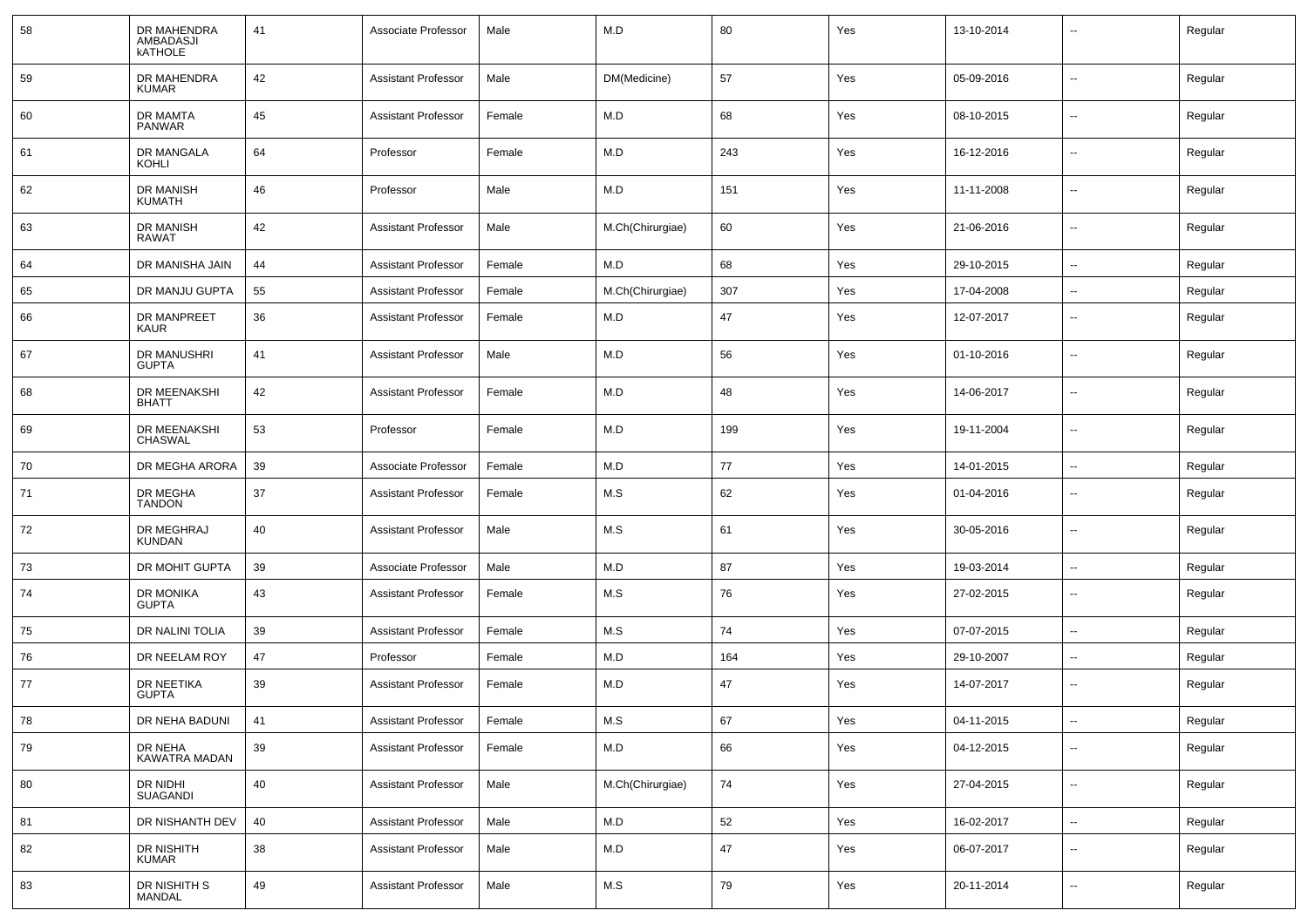| 84  | DR NITIN MEHTA                     | 41 | Associate Professor                                 | Male   | M.S              | 76  | Yes | 12-02-2015 | --                       | Regular |
|-----|------------------------------------|----|-----------------------------------------------------|--------|------------------|-----|-----|------------|--------------------------|---------|
| 85  | DR PALLAV<br><b>MISHRA</b>         | 40 | Associate Professor                                 | Male   | M.S              | 76  | Yes | 12-02-2015 | --                       | Regular |
| 86  | DR PARAS<br><b>KATHURIA</b>        | 42 | <b>Assistant Professor</b>                          | Male   | M.D              | 49  | Yes | 05-05-2017 | --                       | Regular |
| 87  | DR PIYUSH K<br>THAYAL              | 43 | <b>Assistant Professor</b>                          | Male   | M.Ch(Chirurgiae) | 71  | Yes | 28-07-2015 | $\overline{\phantom{a}}$ | Regular |
| 88  | DR POORNIMA<br><b>AGARWAL</b>      | 41 | <b>Assistant Professor</b>                          | Female | DM(Medicine)     | 50  | Yes | 19-04-2017 | --                       | Regular |
| 89  | DR POORNIMA<br><b>TIWARI</b>       | 54 | Professor                                           | Female | M.D              | 194 | Yes | 15-04-2005 | $\overline{\phantom{a}}$ | Regular |
| 90  | <b>DR PRABHAT</b><br><b>GOEL</b>   | 47 | Associate Professor                                 | Male   | M.D              | 82  | Yes | 13-08-2014 | $\overline{\phantom{a}}$ | Regular |
| 91  | DR PRASHANT<br><b>VERMA</b>        | 41 | Associate Professor                                 | Male   | M.D              | 83  | Yes | 01-01-2015 | --                       | Regular |
| 92  | <b>DR PRATEEK</b><br><b>BEHERA</b> | 35 | <b>Assistant Professor</b>                          | Male   | M.S              | 55  | Yes | 23-11-2016 | $\overline{\phantom{a}}$ | Regular |
| 93  | DR PREETA KAUR<br><b>CHUG</b>      | 39 | Associate Professor                                 | Female | M.D              | 84  | Yes | 24-06-2014 | --                       | Regular |
| 94  | DR PREETI GUPTA                    | 42 | <b>Assistant Professor</b>                          | Female | DM(Medicine)     | 50  | Yes | 26-04-2017 | $\overline{\phantom{a}}$ | Regular |
| 95  | DR PUJA<br><b>CHAUHAN</b>          | 44 | Associate Professor                                 | Female | M.D              | 80  | Yes | 07-10-2014 | $\overline{\phantom{a}}$ | Regular |
| 96  | DR PUSHPA<br>KUMARI                | 37 | <b>Assistant Professor</b>                          | Female | M.D              | 71  | Yes | 31-07-2015 | $\sim$                   | Regular |
| 97  | DR RACHNA<br><b>SEHGAL</b>         | 46 | Associate Professor                                 | Female | M.D              | 234 | Yes | 19-03-2014 | --                       | Regular |
| 98  | DR RAHUL SAHA                      | 38 | <b>Assistant Professor</b>                          | Male   | M.D              | 56  | Yes | 10-10-2016 | $\overline{\phantom{a}}$ | Regular |
| 99  | DR RAJ KAPOOR                      | 62 | Dean / Principal /<br>Director / Vice<br>Chancellor | Male   | M.D              | 307 | Yes | 26-12-2006 | --                       | Regular |
| 100 | DR RAJEEV<br>GOYAL                 | 41 | Associate Professor                                 | Male   | M.D              | 34  | Yes | 15-02-2017 | ⊷.                       | Other   |
| 101 | DR RAJESH<br><b>KUMAR</b>          | 40 | <b>Assistant Professor</b>                          | Male   | DM(Medicine)     | 58  | Yes | 10-08-2016 | ⊷.                       | Regular |
| 102 | DR RAJNI                           | 53 | Professor                                           | Female | M.D              | 232 | Yes | 08-02-2002 | --                       | Regular |
| 103 | DR RAKESH<br>KUMAR                 | 46 | <b>Assistant Professor</b>                          | Male   | M.Ch(Chirurgiae) | 82  | Yes | 04-08-2014 | --                       | Regular |
| 104 | DR RASHMONI<br>JANA                | 45 | Associate Professor                                 | Female | M.D              | 77  | Yes | 31-01-2015 | $\overline{\phantom{a}}$ | Regular |
| 105 | DR RATAN GUPTA                     | 58 | Associate Professor                                 | Male   | M.D              | 173 | Yes | 05-08-2009 | Ξ.                       | Regular |
| 106 | DR REETA                           | 42 | Associate Professor                                 | Female | M.S              | 88  | Yes | 10-06-2014 | ÷.                       | Regular |
| 107 | DR REKHA BHARTI                    | 49 | Associate Professor                                 | Female | M.S              | 88  | Yes | 12-02-1999 | $\sim$                   | Regular |
| 108 | DR RENU BALIYAN<br><b>JEPH</b>     | 39 | Associate Professor                                 | Female | M.D              | 83  | Yes | 15-07-2014 | н.                       | Regular |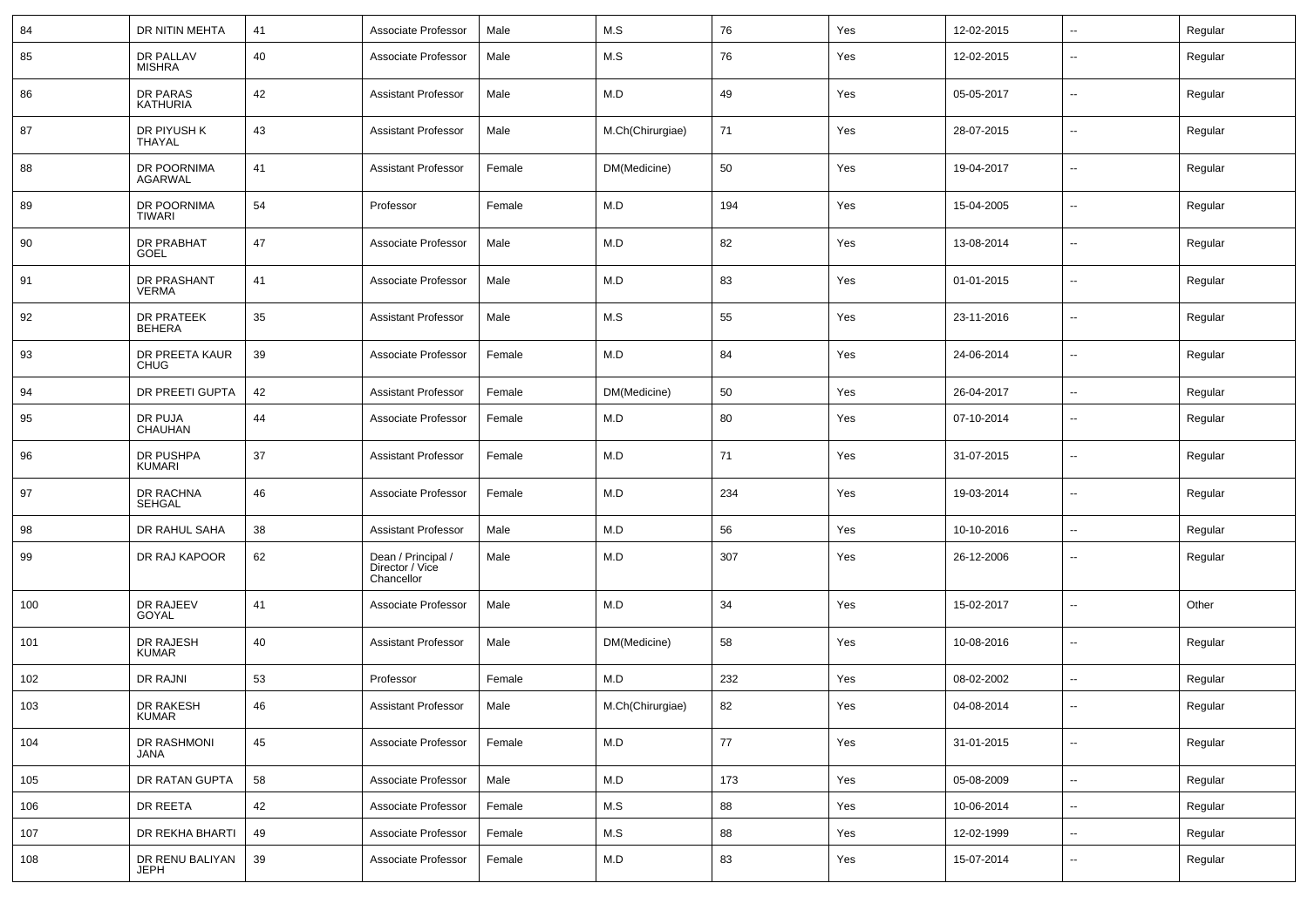| 109 | DR RENUKA<br>SHARMA               | 49 | Professor                  | Female | M.D              | 198 | Yes | 08-12-2004 | $\sim$                   | Regular |
|-----|-----------------------------------|----|----------------------------|--------|------------------|-----|-----|------------|--------------------------|---------|
| 110 | DR RICHA<br><b>KAPOOR</b>         | 51 | Professor                  | Female | M.D              | 198 | Yes | 02-12-2004 | $\sim$                   | Regular |
| 111 | DR RUPALI MALIK                   | 37 | Associate Professor        | Female | M.D              | 71  | Yes | 21-07-2015 | $\sim$                   | Regular |
| 112 | DR SACHIN<br>SONAJIRAO KOLTE      | 44 | Associate Professor        | Male   | M.D              | 108 | Yes | 07-06-2012 | $\sim$                   | Regular |
| 113 | DR SAMEER<br>GULATI               | 46 | <b>Assistant Professor</b> | Male   | M.D              | 86  | Yes | 17-04-2014 | $\sim$                   | Regular |
| 114 | DR SANDEEP<br><b>SHAINA</b>       | 37 | <b>Assistant Professor</b> | Male   | M.S              | 56  | Yes | 08-10-2016 | $\overline{\phantom{a}}$ | Regular |
| 115 | DR SANJAY<br><b>KUMAR</b>         | 42 | Associate Professor        | Male   | M.D              | 82  | Yes | 25-08-2014 | $\sim$                   | Regular |
| 116 | DR SATISH KUMAR<br>MEENA          | 40 | <b>Assistant Professor</b> | Male   | M.D              | 83  | Yes | 30-07-2014 | $\sim$                   | Regular |
| 117 | DR SHAILY MINA                    | 38 | <b>Assistant Professor</b> | Female | M.D              | 50  | Yes | 26-04-2017 | $\sim$                   | Regular |
| 118 | DR SHALINI<br>SMANLA              | 43 | <b>Assistant Professor</b> | Female | M.D              | 72  | Yes | 22-06-2015 | $\overline{\phantom{a}}$ | Regular |
| 119 | DR SHIKHA<br><b>BANSAL</b>        | 43 | Associate Professor        | Female | M.D              | 81  | Yes | 16-09-2014 | $\overline{\phantom{a}}$ | Regular |
| 120 | <b>DR SHILPA</b><br>SUNEJA        | 41 | <b>Assistant Professor</b> | Female | M.D              | 72  | Yes | 09-06-2015 | $\sim$                   | Regular |
| 121 | DR SHILPEE<br>KUMAR               | 43 | Associate Professor        | Female | M.D              | 82  | Yes | 01-08-2014 | $\overline{\phantom{a}}$ | Regular |
| 122 | DR SHIPRA<br>AGGARWAL             | 38 | <b>Assistant Professor</b> | Female | M.D              | 67  | Yes | 06-11-2015 | $\overline{\phantom{a}}$ | Regular |
| 123 | DR SHIVLOK<br>NARAYAN<br>AMBEDKAR | 41 | <b>Assistant Professor</b> | Male   | M.D              | 53  | Yes | 20-01-2017 | $\overline{\phantom{a}}$ | Regular |
| 124 | DR SHWETA JAIN                    | 46 | Associate Professor        | Female | M.D              | 87  | Yes | 07-03-2014 | $\overline{\phantom{a}}$ | Regular |
| 125 | DR SHYAM<br><b>SUNDER MEENA</b>   | 37 | <b>Assistant Professor</b> | Male   | M.D              | 92  | Yes | 30-12-2016 | $\overline{\phantom{a}}$ | Regular |
| 126 | DR SIDDHARTH<br>YADAV             | 34 | <b>Assistant Professor</b> | Male   | M.Ch(Chirurgiae) | 47  | Yes | 11-07-2017 | $\sim$                   | Regular |
| 127 | DR SMITA DILIP<br><b>JOSHI</b>    | 45 | Associate Professor        | Female | M.D              | 81  | Yes | 25-09-2014 | $\overline{\phantom{a}}$ | Regular |
| 128 | DR SPARSH<br>GUPTA                | 39 | Associate Professor        | Male   | M.D              | 82  | Yes | 07-08-2014 | $\overline{\phantom{a}}$ | Regular |
| 129 | DR SUFIAN<br>ZAHEER               | 43 | Associate Professor        | Male   | M.D              | 103 | Yes | 09-11-2012 | $\overline{\phantom{a}}$ | Regular |
| 130 | DR SUKANYA<br>GANGOPADHYAY        | 38 | <b>Assistant Professor</b> | Female | M.D              | 47  | Yes | 10-07-2017 | $\overline{\phantom{a}}$ | Regular |
| 131 | DR SUMAN<br>BADHAL                | 41 | Associate Professor        | Female | M.D              | 87  | Yes | 22-03-2014 | $\overline{\phantom{a}}$ | Regular |
| 132 | DR SUPRIYA<br><b>GUPTA</b>        | 61 | Professor                  | Female | M.D              | 199 | Yes | 09-11-2004 | $\overline{\phantom{a}}$ | Regular |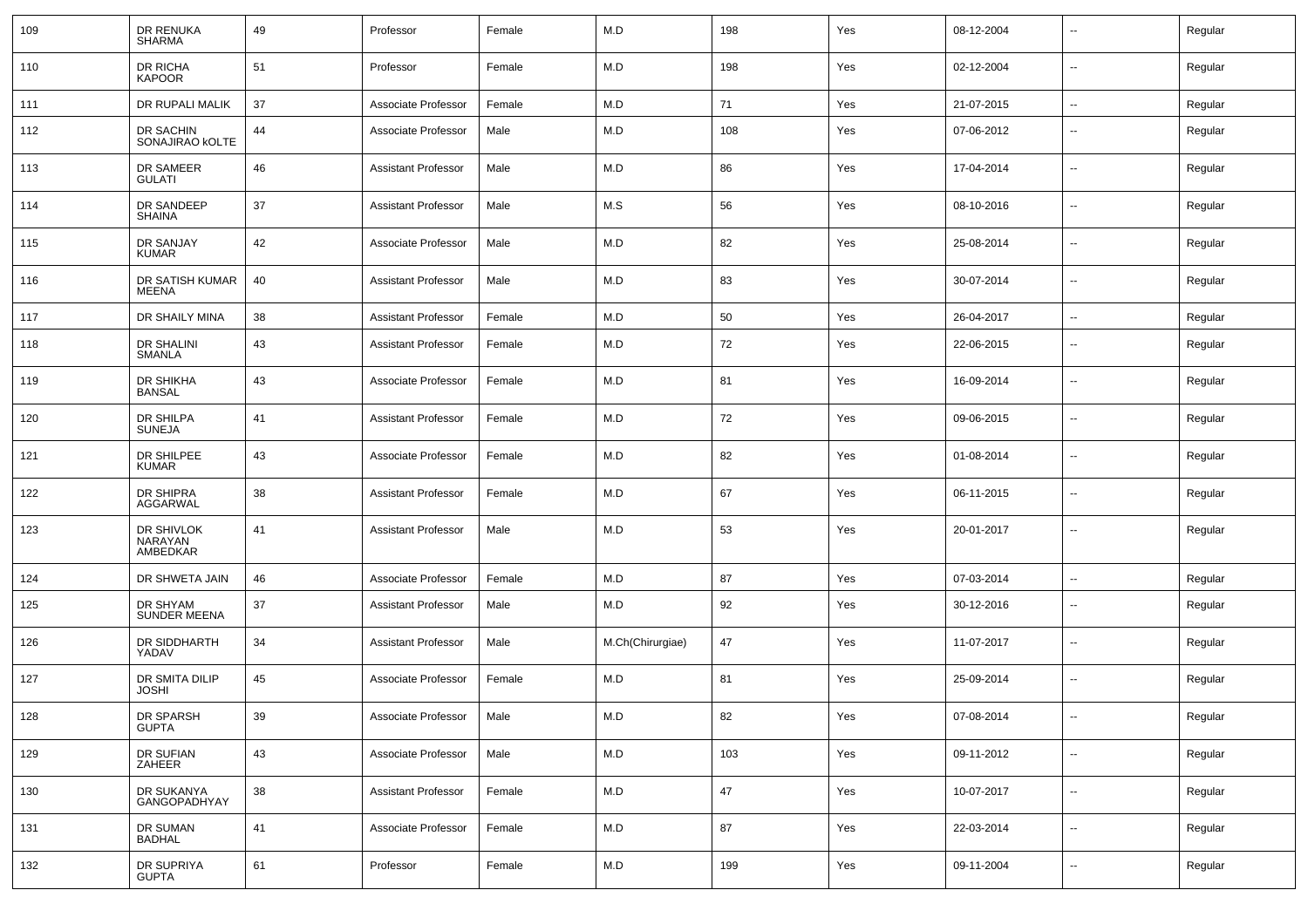| 133 | DR SURABHI<br>YADAV            | 40 | Associate Professor        | Female | M.D | 79  | Yes | 29-11-2014 | $\overline{\phantom{a}}$ | Regular |
|-----|--------------------------------|----|----------------------------|--------|-----|-----|-----|------------|--------------------------|---------|
| 134 | DR TANKESHWAR<br><b>BORUAH</b> | 48 | Associate Professor        | Male   | M.S | 106 | Yes | 22-08-2012 | $\overline{\phantom{a}}$ | Regular |
| 135 | DR UPENDER<br><b>KISHORE</b>   | 52 | Professor                  | Male   | M.D | 164 | Yes | 01-01-2009 | $\sim$                   | Regular |
| 136 | DR V P GAUTAM                  | 51 | Professor                  | Male   | M.D | 126 | Yes | 16-12-2010 | $\sim$                   | Regular |
| 137 | DR VANDANA<br>MEHTA            | 52 | Professor                  | Female | M.D | 190 | Yes | 05-08-2005 | $\overline{\phantom{a}}$ | Regular |
| 138 | DR VANDANA<br>SAINI            | 39 | <b>Assistant Professor</b> | Female | M.D | 79  | Yes | 17-11-2014 | --                       | Regular |
| 139 | DR VEENA VERMA                 | 54 | Professor                  | Female | M.D | 230 | Yes | 24-04-2002 | $\overline{\phantom{a}}$ | Regular |
| 140 | DR VIKAS                       | 40 | <b>Assistant Professor</b> | Male   | M.S | 56  | Yes | 17-10-2016 | --                       | Regular |
| 141 | DR VIKAS<br><b>MADHOLIA</b>    | 44 | Assistant Professor        | Male   | M.D | 78  | Yes | 12-12-2014 | --                       | Regular |
| 142 | DR VIKAS YADAV                 | 44 | <b>Assistant Professor</b> | Male   | M.D | 68  | Yes | 28-10-2015 | $\overline{\phantom{a}}$ | Regular |
| 143 | DR VINOD KUMAR                 | 53 | Associate Professor        | Male   | M.D | 88  | Yes | 06-09-2014 | $\overline{\phantom{a}}$ | Regular |
| 144 | DR SAMITA TAPAS                | 45 | Associate Professor        | Female | M.D | 128 | Yes | 25-09-2014 | $\sim$                   | Regular |
| 145 | DR VIBHA UPPAL                 | 41 | <b>Assistant Professor</b> | Female | M.D | 60  | Yes | 02-08-2017 | $\sim$                   | Regular |
| 146 | DR DEEPA<br><b>HALDAR</b>      | 40 | <b>Assistant Professor</b> | Female | M.D | 60  | Yes | 14-08-2017 | $\overline{\phantom{a}}$ | Regular |
| 147 | DR RAJNI DAWAR                 | 38 | Associate Professor        | Female | M.D | 58  | Yes | 01-09-2017 | $\overline{\phantom{a}}$ | Regular |
| 148 | DR BHAWNA<br><b>SHARMA</b>     | 38 | <b>Assistant Professor</b> | Female | M.D | 54  | Yes | 02-11-2017 | --                       | Regular |
| 149 | DR DABET RYNGA                 | 37 | <b>Assistant Professor</b> | Female | M.D | 54  | Yes | 08-11-2017 | $\overline{\phantom{a}}$ | Regular |
| 150 | DR VIKRAMJEET<br><b>DUTTA</b>  | 39 | <b>Assistant Professor</b> | Male   | M.D | 54  | Yes | 17-11-2017 | --                       | Regular |
| 151 | DR MONIKA<br>MATLANI           | 42 | <b>Assistant Professor</b> | Female | M.D | 54  | Yes | 21-11-2017 | $\overline{\phantom{a}}$ | Regular |
| 152 | DR GOPI<br>TAMILARASAN         | 37 | <b>Assistant Professor</b> | Male   | M.D | 54  | Yes | 23-11-2017 | $\overline{\phantom{a}}$ | Regular |
| 153 | DR NAVJOT KAUR                 | 37 | <b>Assistant Professor</b> | Female | M.D | 44  | Yes | 25-04-2018 | --                       | Regular |
| 154 | DR KAMAL JINDAL                | 42 | <b>Assistant Professor</b> | Male   | M.D | 60  | Yes | 04-08-2017 | $\overline{\phantom{a}}$ | Regular |
| 155 | DR PUNEET<br><b>KUMAR</b>      | 36 | Assistant Professor        | Male   | M.D | 60  | Yes | 04-08-2017 | $\sim$                   | Regular |
| 156 | DR SOUMEN<br>MANNA             | 40 | <b>Assistant Professor</b> | Male   | M.D | 60  | Yes | 07-08-2017 | $\sim$                   | Regular |
| 157 | DR PREETI TYAGI                | 39 | <b>Assistant Professor</b> | Female | M.D | 60  | Yes | 09-08-2017 | $\sim$                   | Regular |
| 158 | DR SHEETAL<br>ARORA            | 41 | <b>Assistant Professor</b> | Female | M.D | 54  | Yes | 07-11-2017 | $\sim$                   | Regular |
| 159 | DR SHEEBA<br><b>MARWAH</b>     | 40 | <b>Assistant Professor</b> | Female | M.D | 44  | Yes | 04-04-2018 | --                       | Regular |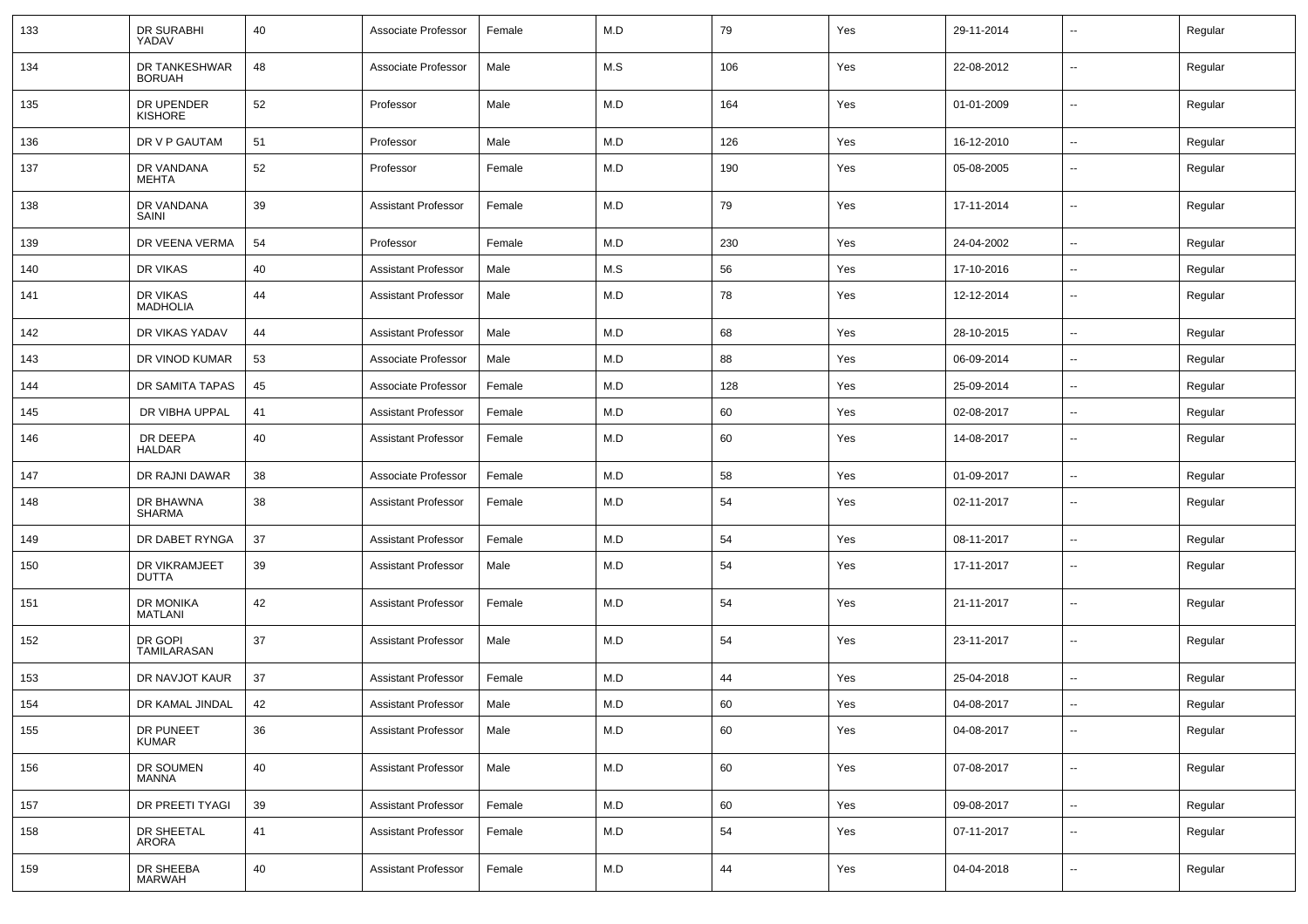| 160 | DR KAVITA<br><b>AGARWAL</b>               | 42 | Assistant Professor        | Female | M.D         | 44  | Yes | 05-04-2018 | $\overline{\phantom{a}}$ | Regular |
|-----|-------------------------------------------|----|----------------------------|--------|-------------|-----|-----|------------|--------------------------|---------|
| 161 | DR VINOD<br><b>CHAITANYA</b>              | 53 | Associate Professor        | Male   | M.D         | 130 | Yes | 06-09-2014 | $\sim$                   | Regular |
| 162 | DR ANUBHAV<br><b>GUPTA</b>                | 41 | Professor                  | Male   | M.D         | 238 | Yes | 31-07-2018 | $\sim$                   | Regular |
| 163 | DR ASHISH A<br><b>BAVISKAR</b>            | 37 | Assistant Professor        | Male   | M.D         | 60  | Yes | 10-08-2017 | $\sim$                   | Regular |
| 164 | DR ARUN KUMAR<br>SINGH                    | 42 | Assistant Professor        | Male   | M.D         | 50  | Yes | 27-12-2017 | $\sim$                   | Regular |
| 165 | DR PRADEEP<br>KUMAR                       | 41 | Assistant Professor        | Male   | M.D         | 46  | Yes | 27-03-2018 | $\sim$                   | Regular |
| 166 | DR POOJA<br>PRASAD                        | 36 | Assistant Professor        | Female | M.D         | 38  | Yes | 28-06-2018 | $\sim$                   | Regular |
| 167 | DR ANUNAY<br><b>GUPTA</b>                 | 35 | Assistant Professor        | Male   | M.D         | 42  | Yes | 07-05-2018 | $\sim$                   | Regular |
| 168 | DR PRAGYAT<br>THAKUR                      | 39 | Assistant Professor        | Male   | M.D         | 40  | Yes | 14-06-2018 | $\sim$                   | Regular |
| 169 | DR JASWANT<br><b>KUMAR</b>                | 40 | Assistant Professor        | Male   | M.D         | 38  | Yes | 22-06-2018 | $\sim$                   | Regular |
| 170 | DR RAVI<br>SREENIVASAN                    | 38 | Assistant Professor        | Male   | M.D         | 58  | Yes | 12-09-2017 | $\sim$                   | Regular |
| 171 | DR MAHESH<br><b>CHANDRA</b>               | 37 | Assistant Professor        | Male   | M.D         | 48  | Yes | 11-09-2017 | $\sim$                   | Regular |
| 172 | DR HARPRIYA<br>KAUR                       | 41 | Assistant Professor        | Female | M.D         | 60  | Yes | 24-08-2017 | $\sim$                   | Regular |
| 173 | DR MADHU BALA                             | 40 | Assistant Professor        | Female | M.D         | 60  | Yes | 25-08-2017 | $\sim$                   | Regular |
| 174 | DR UDISMITA<br>BARUAH                     | 39 | Assistant Professor        | Female | M.D         | 60  | Yes | 23-08-2017 | --                       | Regular |
| 175 | DR VANYA CHUGH                            | 35 | Assistant Professor        | Female | M.D         | 58  | Yes | 08-09-2017 | --                       | Regular |
| 176 | DR DIMLE<br>PANGTEY                       | 43 | <b>Assistant Professor</b> | Female | M.D         | 58  | Yes | 19-09-2017 | $\overline{\phantom{a}}$ | Regular |
| 177 | DR AMANDEEP<br><b>JASWAL</b>              | 43 | <b>Assistant Professor</b> | Male   | M.D         | 58  | Yes | 23-09-2017 | $\sim$                   | Regular |
| 178 | DR DEEPA<br><b>KERKETTA NE</b><br>KHURANA | 42 | <b>Assistant Professor</b> | Female | M.D         | 58  | Yes | 27-09-2017 | $\overline{\phantom{a}}$ | Regular |
| 179 | DR SAHIL DIWAN                            | 35 | <b>Assistant Professor</b> | Male   | ${\sf M.D}$ | 58  | Yes | 28-09-2017 | $\overline{\phantom{a}}$ | Regular |
| 180 | DR ANJU GUPTA                             | 42 | <b>Assistant Professor</b> | Female | M.D         | 58  | Yes | 29-09-2017 | $\mathbf{u}$             | Regular |
| 181 | DR MANISHA                                | 39 | <b>Assistant Professor</b> | Female | M.D         | 56  | Yes | 03-10-2017 | $\sim$                   | Regular |
| 182 | DR SHRUTI JAIN                            | 39 | <b>Assistant Professor</b> | Female | M.D         | 56  | Yes | 05-10-2017 | $\sim$                   | Regular |
| 183 | DR PRAVIN<br><b>KUMAR</b>                 | 39 | <b>Assistant Professor</b> | Male   | M.D         | 56  | Yes | 12-10-2017 | $\sim$                   | Regular |
| 184 | DR SONALI<br>BANWAIT                      | 36 | <b>Assistant Professor</b> | Female | M.D         | 56  | Yes | 23-10-2017 | $\sim$                   | Regular |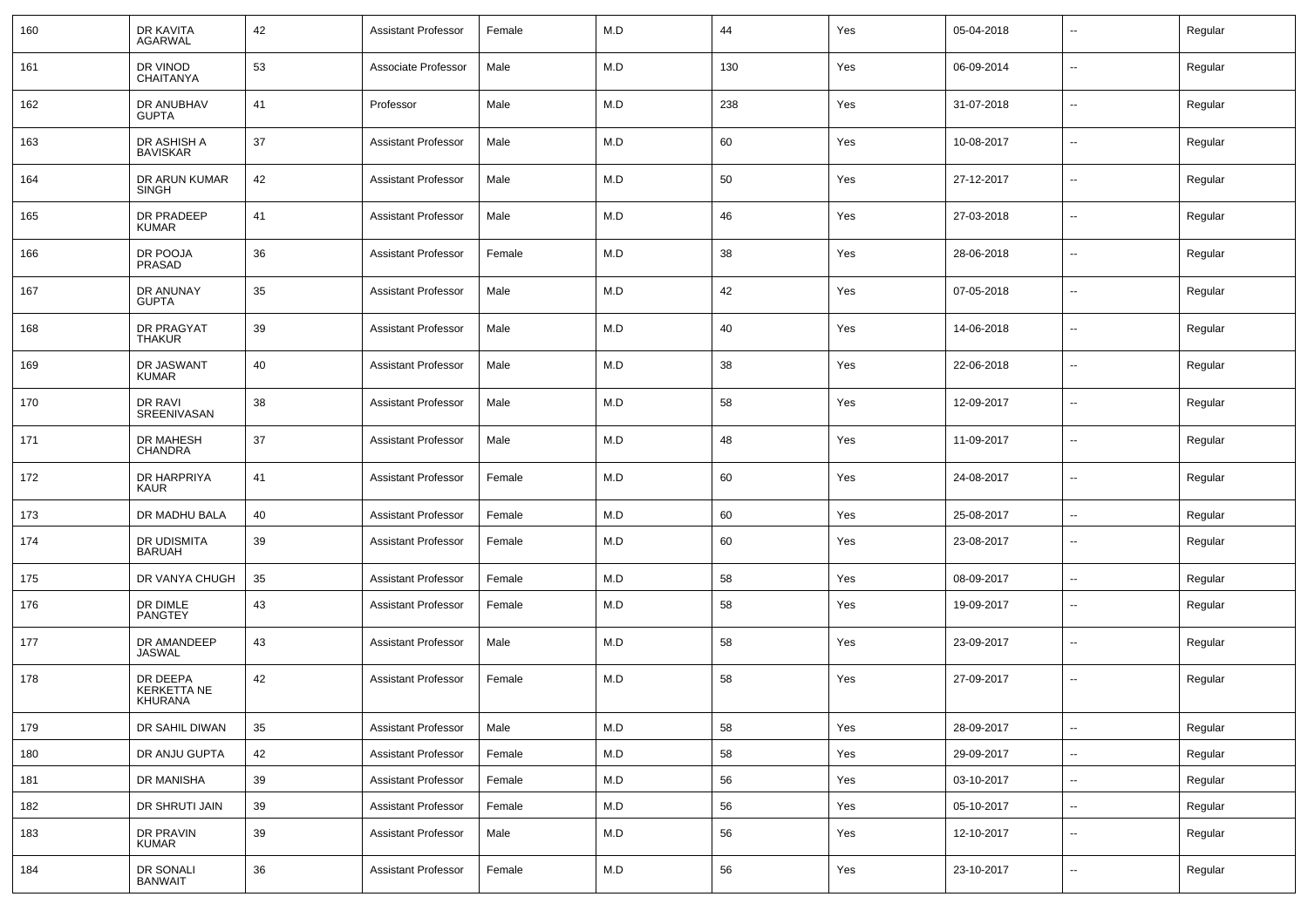| 185 | DR SAPNA BATHLA                       | 49 | <b>Assistant Professor</b> | Female | M.D | 56  | Yes | 24-10-2017 | $\sim$                   | Regular |
|-----|---------------------------------------|----|----------------------------|--------|-----|-----|-----|------------|--------------------------|---------|
| 186 | DR AJAY KUMAR                         | 42 | <b>Assistant Professor</b> | Male   | M.D | 54  | Yes | 01-11-2017 | ۰.                       | Regular |
| 187 | DR ABHISHEK<br><b>VERMA</b>           | 36 | <b>Assistant Professor</b> | Male   | M.D | 54  | Yes | 01-11-2017 | $\overline{\phantom{a}}$ | Regular |
| 188 | DR NISHTHA<br>KACHRU                  | 41 | <b>Assistant Professor</b> | Female | M.D | 54  | Yes | 01-11-2017 | $\overline{\phantom{a}}$ | Regular |
| 189 | DR SHIKHA<br><b>BANSAL</b>            | 35 | <b>Assistant Professor</b> | Female | M.D | 52  | Yes | 11-12-2017 | $\overline{\phantom{a}}$ | Regular |
| 190 | DR SAURAV MITRA<br>MUSTAFI            | 38 | <b>Assistant Professor</b> | Male   | M.D | 52  | Yes | 19-12-2017 | $\overline{\phantom{a}}$ | Regular |
| 191 | DR SANTVANA<br>KOHLI                  | 37 | <b>Assistant Professor</b> | Female | M.D | 48  | Yes | 01-02-2018 | $\overline{\phantom{a}}$ | Regular |
| 192 | <b>DR PRATITI</b><br><b>CHOUDHURI</b> | 38 | <b>Assistant Professor</b> | Female | M.D | 46  | Yes | 03-03-2018 | $\overline{\phantom{a}}$ | Regular |
| 193 | DR ANJALI<br><b>KOCHHAR</b>           | 41 | <b>Assistant Professor</b> | Female | M.D | 46  | Yes | 23-03-2018 | $\overline{\phantom{a}}$ | Regular |
| 194 | DR ARIN<br><b>CHOUDHURY</b>           | 44 | <b>Assistant Professor</b> | Male   | M.D | 44  | Yes | 13-04-2018 | $\overline{\phantom{a}}$ | Regular |
| 195 | DR IRA<br><b>BALAKRISHNAN M</b>       | 39 | <b>Assistant Professor</b> | Female | M.D | 44  | Yes | 20-04-2018 | $\overline{\phantom{a}}$ | Regular |
| 196 | DR VIVEK YADAV                        | 41 | <b>Assistant Professor</b> | Male   | M.D | 60  | Yes | 11-08-2017 | $\overline{\phantom{a}}$ | Regular |
| 197 | DR PURNIMA<br>AGARWAL                 | 41 | <b>Assistant Professor</b> | Female | M.D | 68  | Yes | 19-04-2017 | $-$                      | Regular |
| 198 | DR RADHIKA<br><b>JINDAL</b>           | 39 | <b>Assistant Professor</b> | Female | M.D | 56  | Yes | 23-10-2017 | --                       | Regular |
| 199 | DR NEERA<br>CHAUDHARY                 | 52 | Professor                  | Female | M.D | 310 | Yes | 22-03-2018 | --                       | Regular |
| 200 | DR ATRI<br>CHATTERJEE                 | 37 | <b>Assistant Professor</b> | Male   | M.D | 52  | Yes | 11-12-2017 | $-$                      | Regular |
| 201 | DR CHARU<br>PARUTHI                   | 34 | <b>Assistant Professor</b> | Female | M.D | 56  | Yes | 03-10-2017 | --                       | Regular |
| 202 | DR NEHA BAGRI<br>NEE HOODA            | 38 | <b>Assistant Professor</b> | Female | M.D | 56  | Yes | 04-10-2017 | --                       | Regular |
| 203 | DR SWARNA                             | 35 | <b>Assistant Professor</b> | Female | M.D | 56  | Yes | 14-10-2017 | $-$                      | Regular |
| 204 | DR DHARMENDRA<br>KUMAR SINGH          | 43 | <b>Assistant Professor</b> | Male   | M.D | 56  | Yes | 18-10-2017 | $\overline{a}$           | Regular |
| 205 | DR REETA<br>KANAUJIYA                 | 36 | <b>Assistant Professor</b> | Female | M.D | 54  | Yes | 01-11-2017 | $\overline{\phantom{a}}$ | Regular |
| 206 | DR ANURADHA<br>SHARMA                 | 35 | <b>Assistant Professor</b> | Female | M.D | 46  | Yes | 05-03-2018 | ÷.                       | Regular |
| 207 | DR GEETIKA<br>SINDHWANI               | 36 | <b>Assistant Professor</b> | Female | M.D | 46  | Yes | 23-03-2018 | ÷.                       | Regular |
| 208 | DR SANDEEP<br><b>KUAMR</b>            | 41 | <b>Assistant Professor</b> | Male   | M.D | 60  | Yes | 01-08-2017 | ÷.                       | Regular |
| 209 | DR HARIS ANSARI                       | 43 | <b>Assistant Professor</b> | Male   | M.D | 60  | Yes | 04-08-2017 | $\sim$                   | Regular |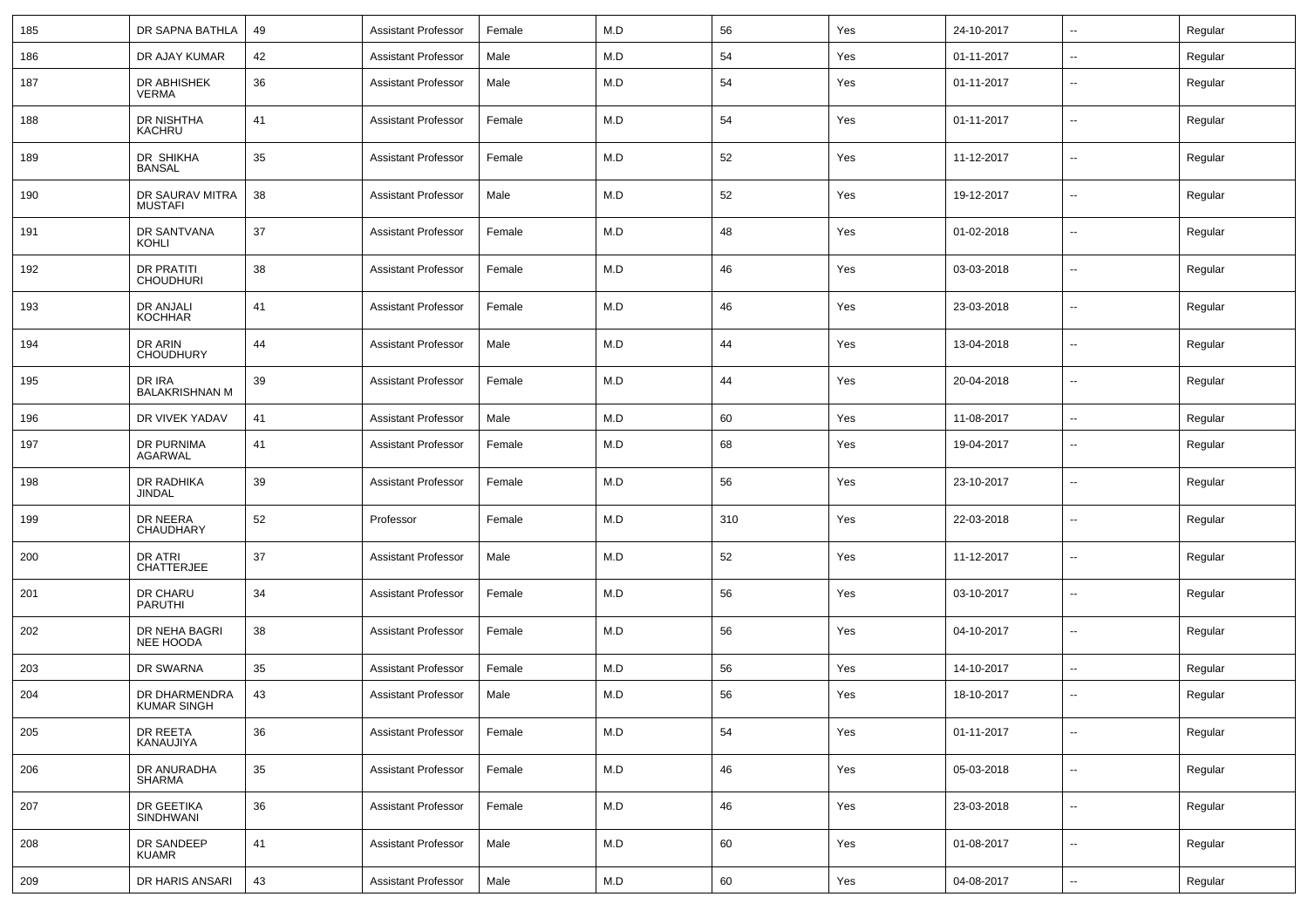| 210 | DR DEVASHISH<br><b>KAUSHAL</b>          | 42 | <b>Assistant Professor</b> | Male   | M.D              | 60  | Yes | 21-08-2017 | $\sim$                   | Regular |
|-----|-----------------------------------------|----|----------------------------|--------|------------------|-----|-----|------------|--------------------------|---------|
| 211 | DR NEERAJ<br><b>KUMAR</b>               | 42 | <b>Assistant Professor</b> | Male   | M.D              | 48  | Yes | 28-02-2018 | $\sim$                   | Regular |
| 212 | DR RUCHI MITTAL                         | 39 | <b>Assistant Professor</b> | Female | M.D              | 46  | Yes | 21-03-2018 | $\sim$                   | Regular |
| 213 | DR RAMESH<br><b>KUMAR</b>               | 62 | Professor                  | Male   | M.D              | 286 | Yes | 09-02-2008 | --                       | Regular |
| 214 | DR L G KRISHNA                          | 56 | Professor                  | Male   | M.D              | 310 | Yes | 17-10-1995 | $\overline{\phantom{a}}$ | Regular |
| 215 | DR R K CHOPRA                           | 62 | Professor                  | Male   | M.D              | 394 | Yes | 25-10-1988 | --                       | Regular |
| 216 | DR NARENDRA<br><b>KUMAR</b>             | 53 | Professor                  | Male   | M.D              | 266 | Yes | 09-01-2009 | $\overline{\phantom{a}}$ | Regular |
| 217 | DR DAVINDER<br><b>SINGH</b>             | 51 | Professor                  | Male   | M.S              | 312 | Yes | 25-01-2007 | $\overline{\phantom{a}}$ | Regular |
| 218 | DR ASHISH<br><b>JAIMAN</b>              | 42 | Professor                  | Male   | M.D              | 144 | Yes | 25-01-2012 | $\overline{\phantom{a}}$ | Regular |
| 219 | DR JATIN TALWAR                         | 46 | Professor                  | Male   | M.S              | 136 | Yes | 26-05-2012 | $\overline{\phantom{a}}$ | Regular |
| 220 | DR VINEET JAIN                          | 44 | Professor                  | Male   | <b>DNB</b>       | 212 | Yes | 01-03-2011 | $\overline{\phantom{a}}$ | Regular |
| 221 | DR AJAY KUMAR                           | 50 | Professor                  | Male   | M.D              | 254 | Yes | 03-06-2009 | $\overline{\phantom{a}}$ | Regular |
| 222 | DR SHOBHA<br>SHARMA                     | 44 | Professor                  | Female | M.D              | 260 | Yes | 02-03-2009 | --                       | Regular |
| 223 | DR ABHILASHA<br>YADAV                   | 50 | Professor                  | Female | M.D              | 234 | Yes | 09-04-2010 | $\overline{\phantom{a}}$ | Regular |
| 224 | DR ROHINI GUPTA<br><b>GHASI</b>         | 44 | Professor                  | Female | M.D              | 270 | Yes | 10-11-2008 | $\overline{\phantom{a}}$ | Regular |
| 225 | DR KRISHNA<br><b>BISWAS</b>             | 57 | Professor                  | Female | M.D              | 422 | Yes | 05-06-2002 | --                       | Regular |
| 226 | DR K B SHANKAR                          | 47 | Professor                  | Male   | M.Ch(Chirurgiae) | 136 | Yes | 25-05-2012 | $\sim$                   | Regular |
| 227 | DR JAINENDRA<br>KUMAR ARORA             | 47 | Professor                  | Male   | M.S              | 142 | Yes | 17-02-2012 | $\overline{\phantom{a}}$ | Regular |
| 228 | DR PAWAN<br>VASUDEV                     | 44 | Professor                  | Male   | M.Ch(Chirurgiae) | 152 | Yes | 28-09-2011 | $\overline{\phantom{a}}$ | Regular |
| 229 | DR HARSHA<br><b>SHAILESH</b><br>GAIKWAD | 55 | Professor                  | Female | M.D              | 156 | Yes | 01-05-2009 | --                       | Regular |
| 230 | DR DIGANTA<br><b>BORAH</b>              | 49 | Professor                  | Male   | <b>DNB</b>       | 252 | Yes | 19-08-2009 | $\overline{\phantom{a}}$ | Regular |
| 231 | DR AJAY GUPTA                           | 47 | Professor                  | Male   | <b>DNB</b>       | 214 | Yes | 01-02-2011 | $\sim$                   | Regular |
| 232 | DR KAROON<br>AGARWAL                    | 66 | Professor                  | Male   | M.Ch(Chirurgiae) | 234 | Yes | 16-04-2010 | $\sim$                   | Regular |
| 233 | DR R K KAIN                             | 51 | Professor                  | Male   | M.Ch(Chirurgiae) | 336 | Yes | 09-01-2006 | $\sim$                   | Regular |
| 234 | DR UPENDRA<br>SHARMA                    | 51 | Professor                  | Male   | M.Ch(Chirurgiae) | 264 | Yes | 22-01-2009 | $\sim$                   | Regular |
| 235 | DR DURGA KARKI                          | 50 | Professor                  | Female | M.Ch(Chirurgiae) | 246 | Yes | 06-10-2009 | н.                       | Regular |